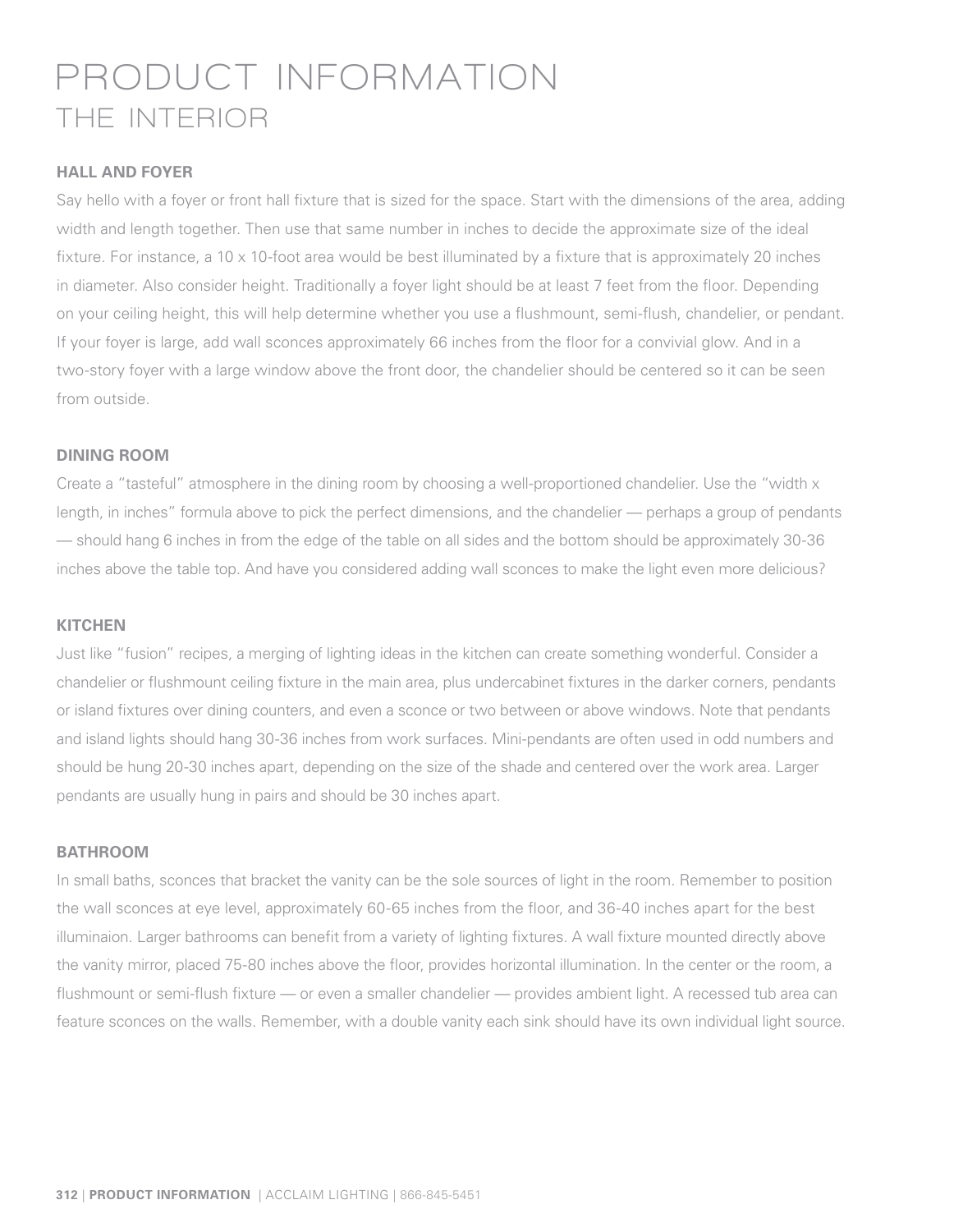## **INTERIOR LIGHTING TERMS**

**ARMS:** On a chandelier or wall-mounted fixture, a projection that holds bulbs and/or shades.

**BACK PLATE:** On a wall-mounted fixture or sconce, the back of the fixture that mounts to the wall.

**CANOPY:** On a ceiling fixture, the decorative plate that attaches to the ceiling to cover the junction box.

**CHANDELIER:** A hanging fixture traditionally placed in the dining room or foyer. But today's new styles can be used in any room over a kitchen island, bedroom or bath.

**CHAIN:** A series of metal rings connected together and used for hanging light fixtures such as chandeliers or pendants.

**EXTENSION:** The depth of a wall fixture, or the measurement from the wall to the farthest point away from the wall.

**FLUORESCENT:** Tubular lights known for energy efficiency and bulbs that stay cool to the touch.

**FLUSHMOUNT:** A fixture that mounts directly to the ceiling using a pan that is the same diameter as the fixture.

**HEIGHT ON CENTER:** The height from the center of the mounting bracket to the top of the fixture.

**ISLAND LIGHTING:** A linear chandelier often placed over an island work area but also used over an oblong dining table.

**LED:** Stands for "Light-Emitting Diode." LED bulbs are an energysaving and cost-efficient option, using up to 85% less power.

**PENDANT:** A single light suspended from the ceiling by a chain or metal tube, used for accent or task lighting over an island, table or in a dark corner.

**SCONCE:** Any wall-mounted fixture that has an extension.

**SEMI-FLUSH:** A version of the flushmount that hangs just a short distance from the ceiling.

**UNDERCABINET:** A fixture that is installed literally under a cabinet, designed to light the counter area below.

**VANITY LIGHTING:** An over-the-mirror bathroom lighting fixture.

### **INTERIOR FINISHES**

| <b>AB</b>  | <b>AGED BRASS</b>            |
|------------|------------------------------|
|            | AG ANTIQUE GOLD              |
|            | AGL ANTIQUE GOLD LEAF        |
| AGY        | ANTIQUE GRAY                 |
| ΑI         | <b>AGED IVORY</b>            |
| <b>AL</b>  | <b>ANTIQUE LEAD</b>          |
| AS         | <b>ANTIQUE SILVER</b>        |
| <b>ASH</b> | ASH                          |
| BK         | <b>MATTE BLACK</b>           |
| <b>BR</b>  | <b>BRASS</b>                 |
| <b>BZP</b> | <b>BRONZE PATINA</b>         |
| CH.        | CHROMF                       |
| <b>CW</b>  | <b>COUNTRY WHITE</b>         |
|            | <b>ORB</b> OIL-RUBBED BRONZE |
| PN.        | POLISHED NICKEL              |
| <b>RB</b>  | <b>RAW BRASS</b>             |
| R          | <b>RUSSET</b>                |
| SN         | <b>SATIN NICKEL</b>          |
| TC         | <b>TIN COATED</b>            |
| W          | WOOD                         |
| <b>WG</b>  | WASHED GOLD                  |
| <b>WH</b>  | WHITE                        |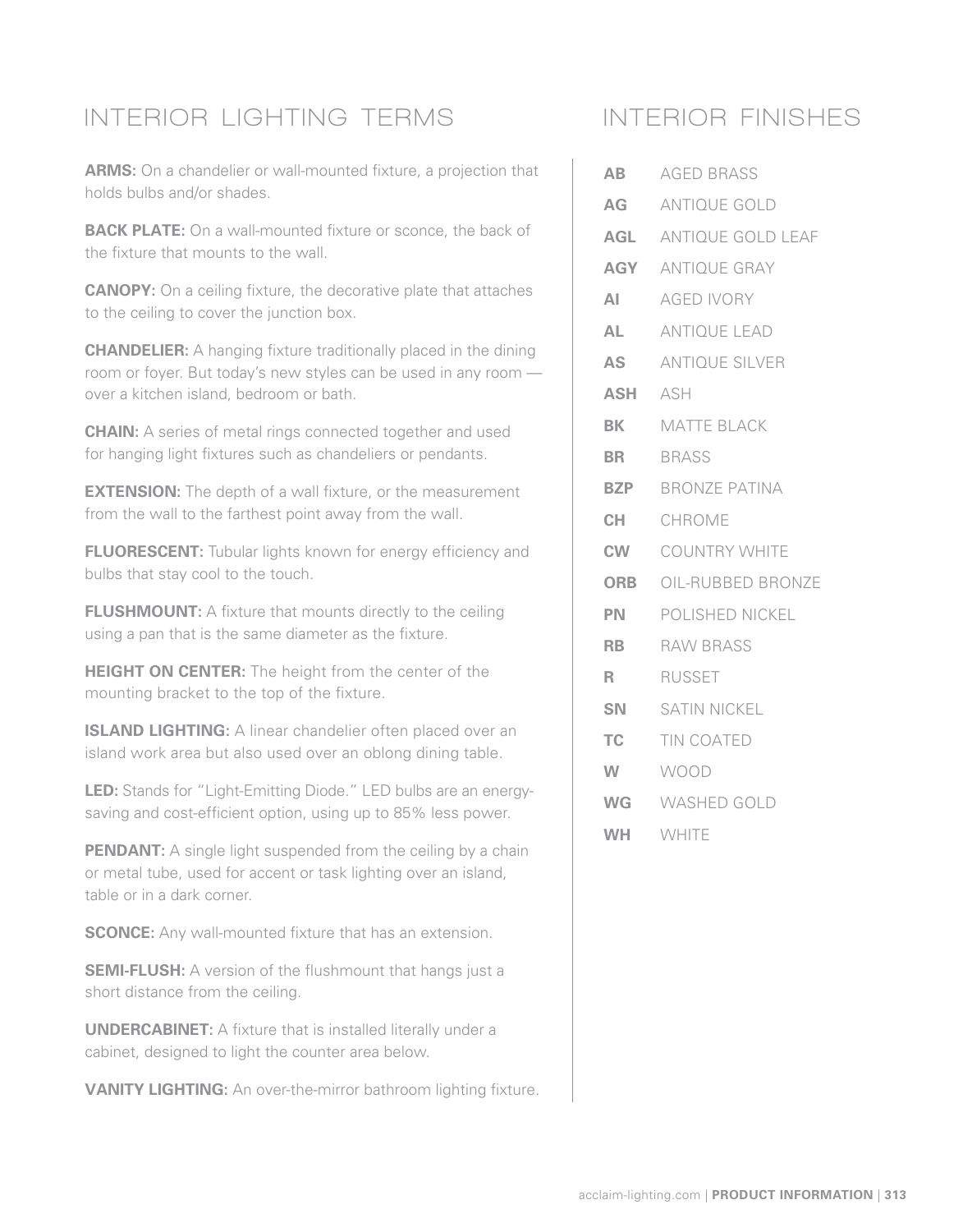# **PRODUCT INFORMATION THE OUTDOOR**

#### **THE FRONT DOOR**

The exterior of the front door says "welcome to our home; welcome to our world." Introduce yourself to your neighborhood and you guests with light that is right. Right for the space, right for the vibe you want to convey. We advise that you be thoughtful about the sizing and placement of your lighting fixtures. To maximize appearance and performance, start with the height of the door itself. Side light fixtures should be placed approximately  $\frac{2}{3}$  of the way above the threshold (approximately eye level) and less than ½ the width of the door from the side of the doorframe. The size of the fixture should be between ¼ and  $\frac{1}{3}$  of the height of the door. Go a bit smaller if using two lights; larger if using only one. If placing a hanging lantern on a porch, hang it so the bottom is approximately 6½ feet from the threshold,and certainly out of the way of a wide-swung door

#### **SECONDARY DOORWAYS**

Smaller lights are appropriate at secondary doors, but make sure the bulbs are bright enough for safety and security. Motion sensors are helpful in less frequently used locations. If using only one fixture at the side of the door, be sure to place it on the keyhole side.

#### **POST LIGHTS**

You may choose to bracket the driveway with post lights, highlight a street-side mailbox, or place several post lanterns along a walkway. Post lights are also wonderful when placed around the edges of patio or entertainment areas, supplemented by other lighting closer to buildings and seating. Taller posts take a leading role, spreading light further and coordinating the outdoor space.

#### **PATIOS and DECKS**

A series of small downlight fixtures will create an ambient glow for your patio or deck. Task lighting, such as spotlights or pendants, work well near the grill or bar. If you have a covered eating area, add elegance and atmosphere with a hanging chandelier or a unique grouping of pendants.

#### **LANDSCAPE LIGHTING**

You can use lighting to highlight landscape features and create evening ambiance in your yard and garden. Be thoughtful about the amount of light you add. Lights that are too bright may create glare and cast unwanted shadows in surrounding areas. Consider downlight fixtures for more a pleasant effect.